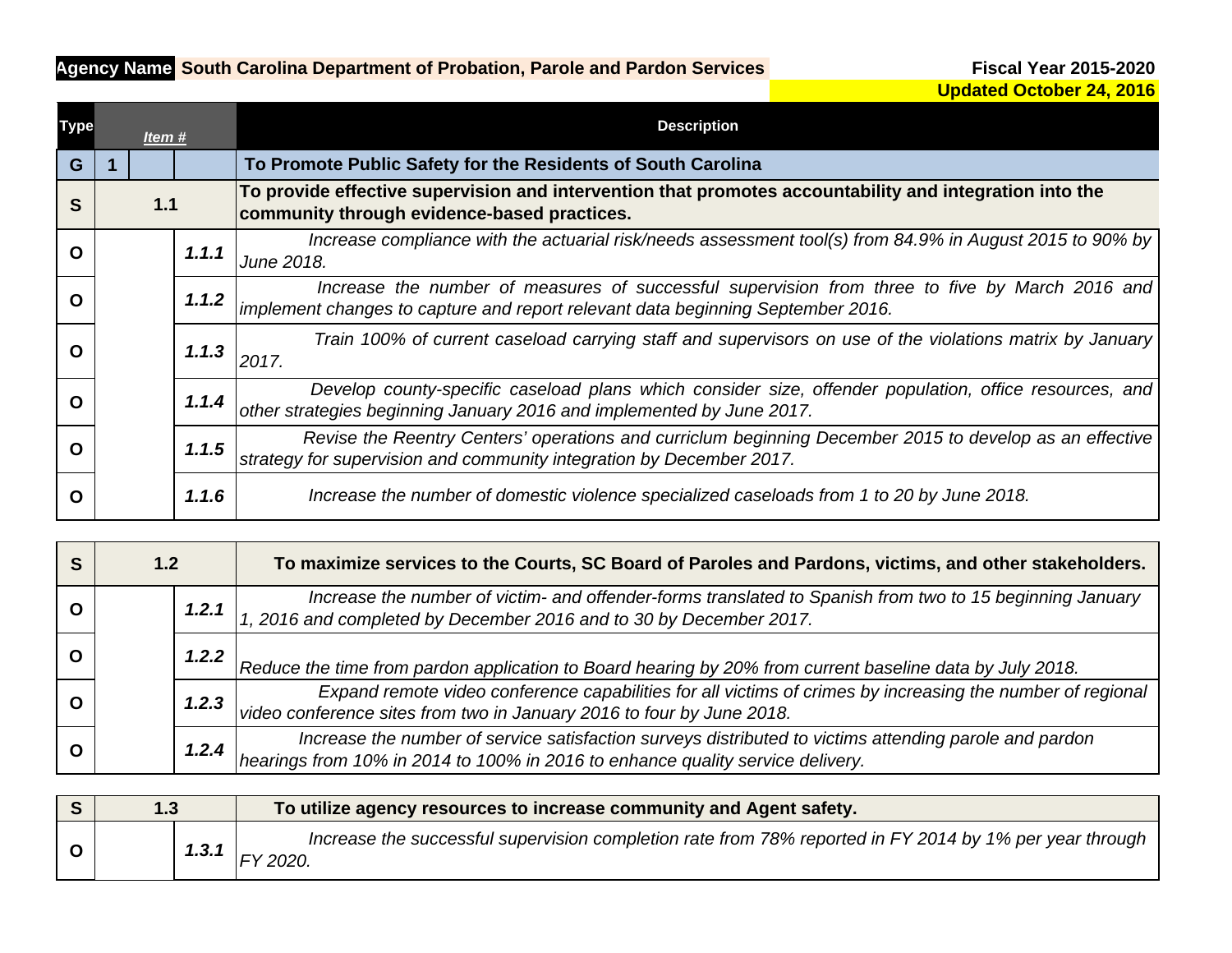|  | 1.3.2   | Form a fugitive investigation unit to address the absconded offender population by January 2017.                                                                                  |
|--|---------|-----------------------------------------------------------------------------------------------------------------------------------------------------------------------------------|
|  | 1, 3, 3 | Decrease the vehicle to Agent ratio from 1:3 in July 2015 to 1:1 by July 2020.                                                                                                    |
|  | 1,3,4   | Retain the annual Class One Law Enforcement Certification for 100% of Agents with relevant training as<br>required by the South Carolina Criminal Justice Academy.                |
|  | 1.3.5   | Increase the number of hearing officers to accommodate the increased workload of Ignition Interlock appeals<br>and reviews from 9 to 11 due to the growing demands of Emma's Law. |
|  | 1,3,6   | Create four ongoing community awareness events annually about the IID program by June 2017.                                                                                       |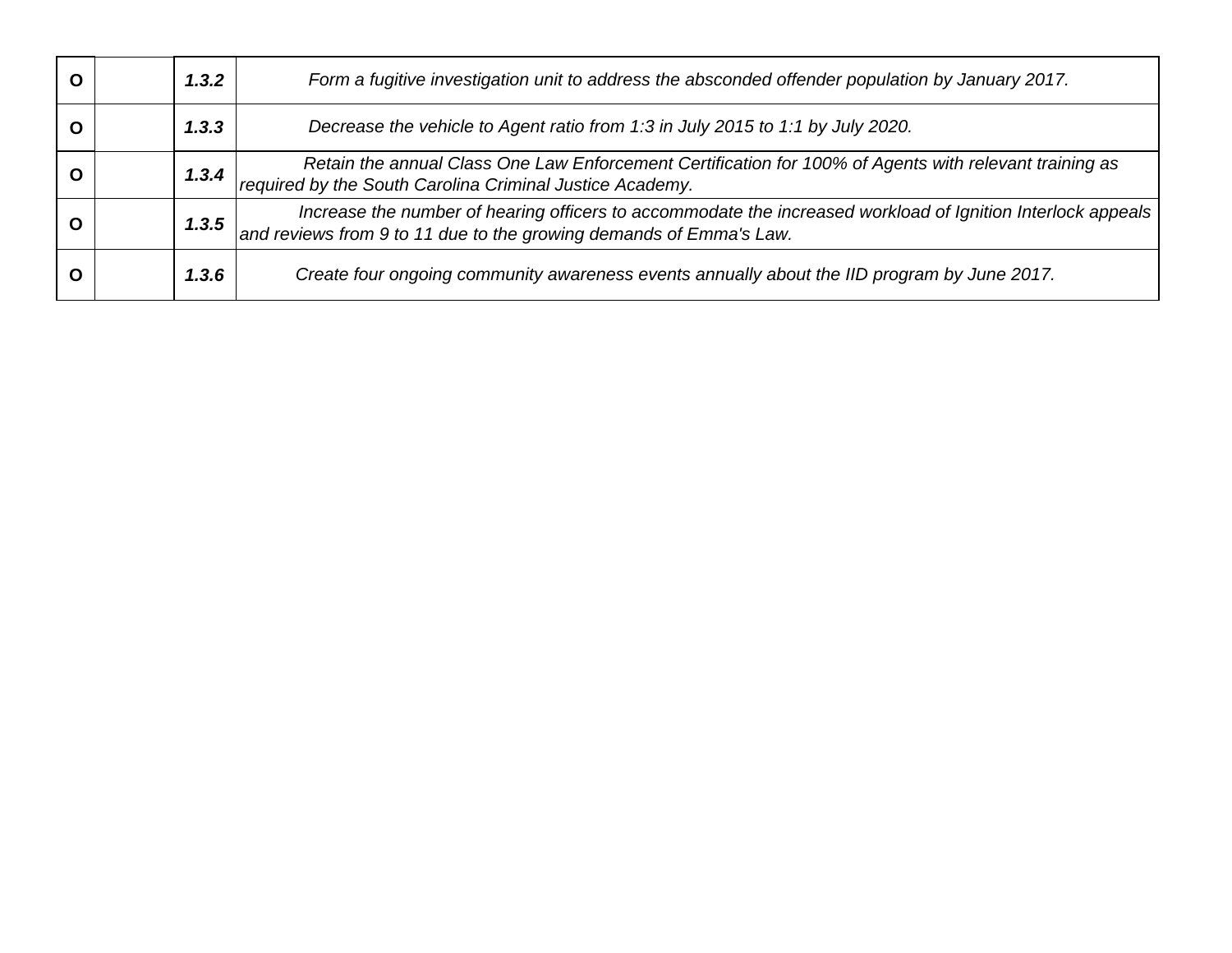| G           |     |       | To Continuously Improve Our Processes Within Secure Systems                                                                      |
|-------------|-----|-------|----------------------------------------------------------------------------------------------------------------------------------|
| S           | 2.1 |       | To implement federal- and state-mandated physical and information security policies and procedures.                              |
| $\mathbf O$ |     | 2.1.1 | Train 100% of employees on security policies and procedures beginning January 2016 and ending June<br>2017 with annual training. |
| $\mathbf O$ |     | 2.1.2 | Develop a site security and safety plan for 100% of all agency locations by June 2016 and review annually.                       |
| $\mathbf O$ |     | 2.1.3 | Implement a mobile device security plan to be completed by December 2016 and updated annually.                                   |

| S        | 2.2 |       | To determine the needs and expectations of our customers and to utilize their feedback for continuous<br>improvement.                                                   |
|----------|-----|-------|-------------------------------------------------------------------------------------------------------------------------------------------------------------------------|
|          |     | 2.2.1 | Create a "Comments About PPP" link with a drop down menu on the Agency website and track by October<br>2017                                                             |
| $\Omega$ |     | 2.2.2 | Disseminate an annual customer satisfaction evaluation for service providers to 100% of providers in the Department's Service Provider database beginning in July 2016. |
| O        |     | 2.2.3 | Conduct an exit survey with a 10% sample of eligible offenders annually by July 2018.                                                                                   |

|          | 2.3 |       | To optimize our financial resources and fiscal accountability.                                                                    |
|----------|-----|-------|-----------------------------------------------------------------------------------------------------------------------------------|
|          |     | 2.3.1 | Implement budget management training for 100% of section heads and Agents in Charge beginning March<br>2016 and ending June 2017. |
| <b>O</b> |     | 2.3.2 | Establish one additional method to collect payments from offenders beginning April 2016 and implement by<br><b>July 2017.</b>     |

| S           | 2.4 |       | To improve Departmental data confidentiality and integrity.                                                                                                            |
|-------------|-----|-------|------------------------------------------------------------------------------------------------------------------------------------------------------------------------|
| $\mathbf O$ |     | 2.4.1 | Design and implement a certfication procedure for data entry in agency applications beginning January<br>2016 and completed by June 2018.                              |
| $\Omega$    |     | 2.4.2 | Develop a plan to address incidents of missing, insufficient, or incorrect data by December 2016.                                                                      |
| $\Omega$    |     | 2.4.3 | Implement a schedule by December 2016 to review and revise reports generated by agency applications, develop new reports when identified, and delete obsolete reports. |
| $\Omega$    |     | 2.4.4 | Increase the number of automated victim services forms from 1 to 20 by January 2018.                                                                                   |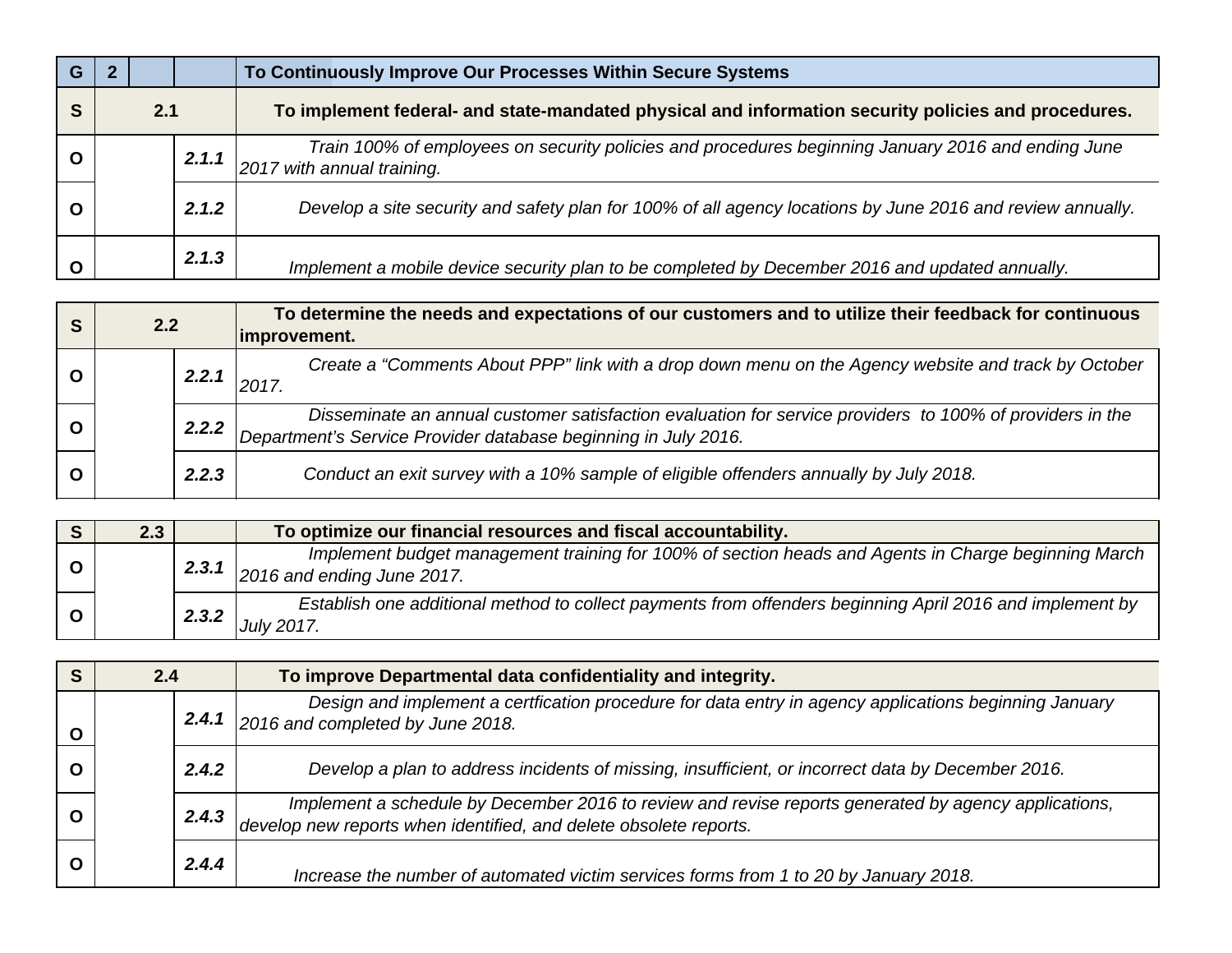|     |  |       | To Efficiently Develop the Organization and Workforce While Delivering Quality Services     |                                                                                                                                   |
|-----|--|-------|---------------------------------------------------------------------------------------------|-----------------------------------------------------------------------------------------------------------------------------------|
| 3.1 |  |       | To implement a comprehensive plan for retaining employees at all levels of the Department.  |                                                                                                                                   |
|     |  | 3.1.1 | Create a performance-based pay plan for 100% of non-agents, Bands 5 through 8 by July 2018. |                                                                                                                                   |
|     |  |       | 3.1.2                                                                                       | Revise the current Agent hiring process to reduce completion from 90 days in July 2015 to 45 to 60<br>calendar days by June 2016. |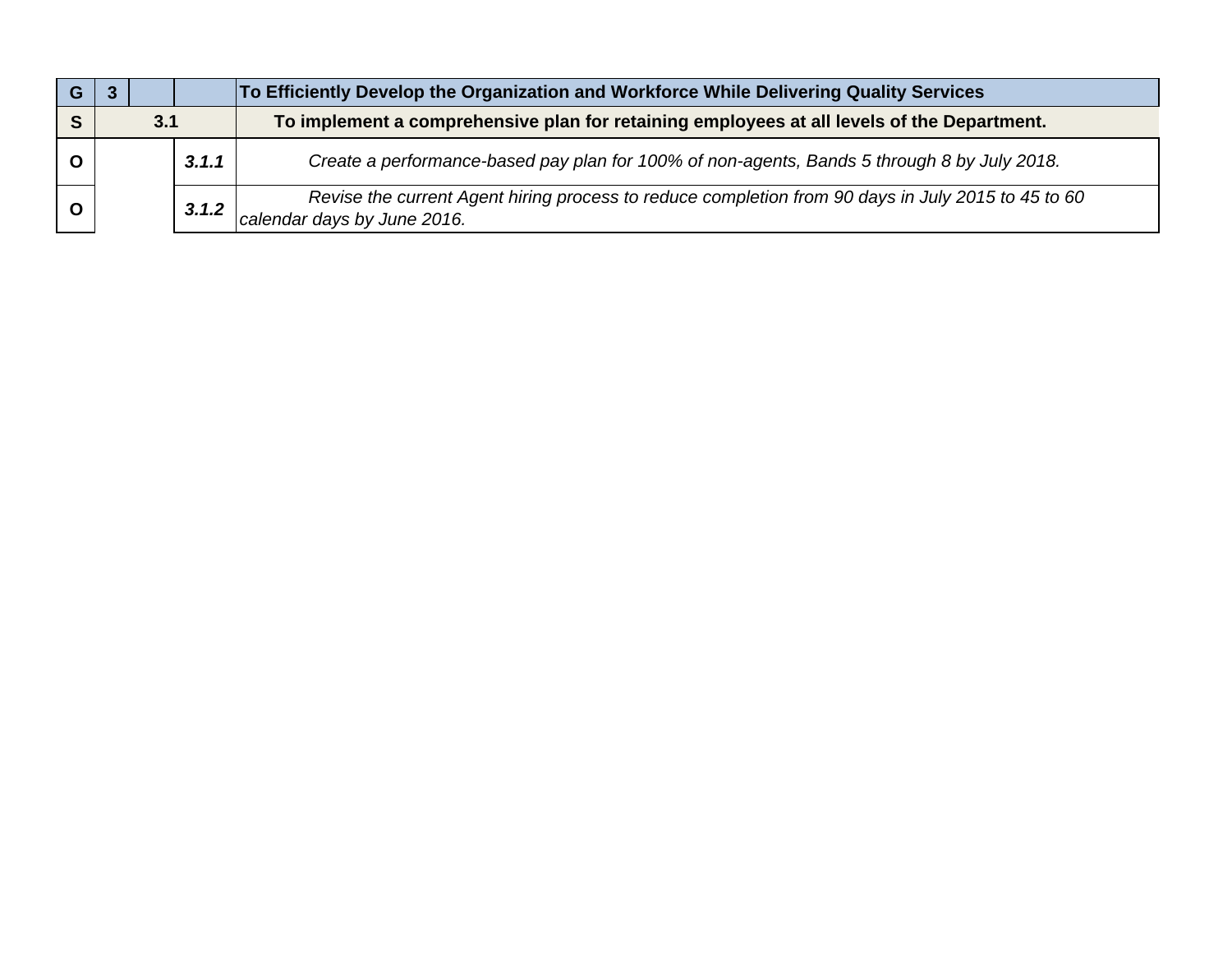|  | 3.1.3 | Create a plan to increase opportunities for advancement within all levels of the organizational structure by<br>March 2016 and implement it by July 2018.                                |
|--|-------|------------------------------------------------------------------------------------------------------------------------------------------------------------------------------------------|
|  | 3.1.4 | Reduce by 15% the average amount of time needed to fill internal vacancies by June 2017.                                                                                                 |
|  | 3.1.5 | Reduce non-Agent employee turnover by 20% by June 2018.                                                                                                                                  |
|  | 3.1.6 | Reduce Agent turnover by 15% by June 2018.                                                                                                                                               |
|  | 3.1.7 | Administer a comprehensive exit interview to 100% of exiting employees in order to identify and validate<br>issues that need to be addressed by the agency for improvement January 2017. |
|  | 3.1.8 | Distribute a report on the results of the comprehensive exit interviews semi-annually beginning June 2017.                                                                               |

| S | 3.2 |       | To continuously explore and implement processes that create a high performance work culture.                                                                                                           |
|---|-----|-------|--------------------------------------------------------------------------------------------------------------------------------------------------------------------------------------------------------|
| O |     | 3.2.1 | Develop leadership standards from an evidence-based source by June 2017.                                                                                                                               |
| ი |     | 3.2.2 | Require 100% of supervisors and managers to meet or exceed Departmental leadership standards during<br>the EPMS rating period from June 2018 to June 2019.                                             |
| О |     | 3.2.3 | Increase the number of annual statewide employee satisfaction initiatives and incentives that will promote<br>employee interaction from two in 2015 to three by January 2016 and to four by June 2017. |
| О |     | 3.2.4 | Implement a process that allows all employees to continually voice concerns and suggestions beginning<br>January 2017.                                                                                 |
| O |     | 3.2.5 | Increase the methods by which the Department disseminates agency information from two methods in July<br>2015 to four methods by June 2017 using examples from the Universal Design for Learning.      |
| O |     | 3.2.6 | Train 100% of the Department's supervisors and managers on leadership standards from an evidence-<br>based source by December 2017.                                                                    |
| O |     | 3.2.7 | Become accredited through the Commission on Accreditation for Law Enforcement Agencies (CALEA) by<br>June 2018.                                                                                        |
| O |     | 3.2.8 | Collect, address, and respond to 100% of all employee concerns and suggestions within two months or less<br>and report all items to the Chief Deputy quarterly.                                        |

| 3.3 |       | To create systems that support knowledge continuity.                                                   |
|-----|-------|--------------------------------------------------------------------------------------------------------|
|     |       | Conduct a formal assessment for succession planning in 100% of agency divisions and sections beginning |
|     | 3.3.1 | January 2016 and ending by June 2018; document succession plans and update as needed.                  |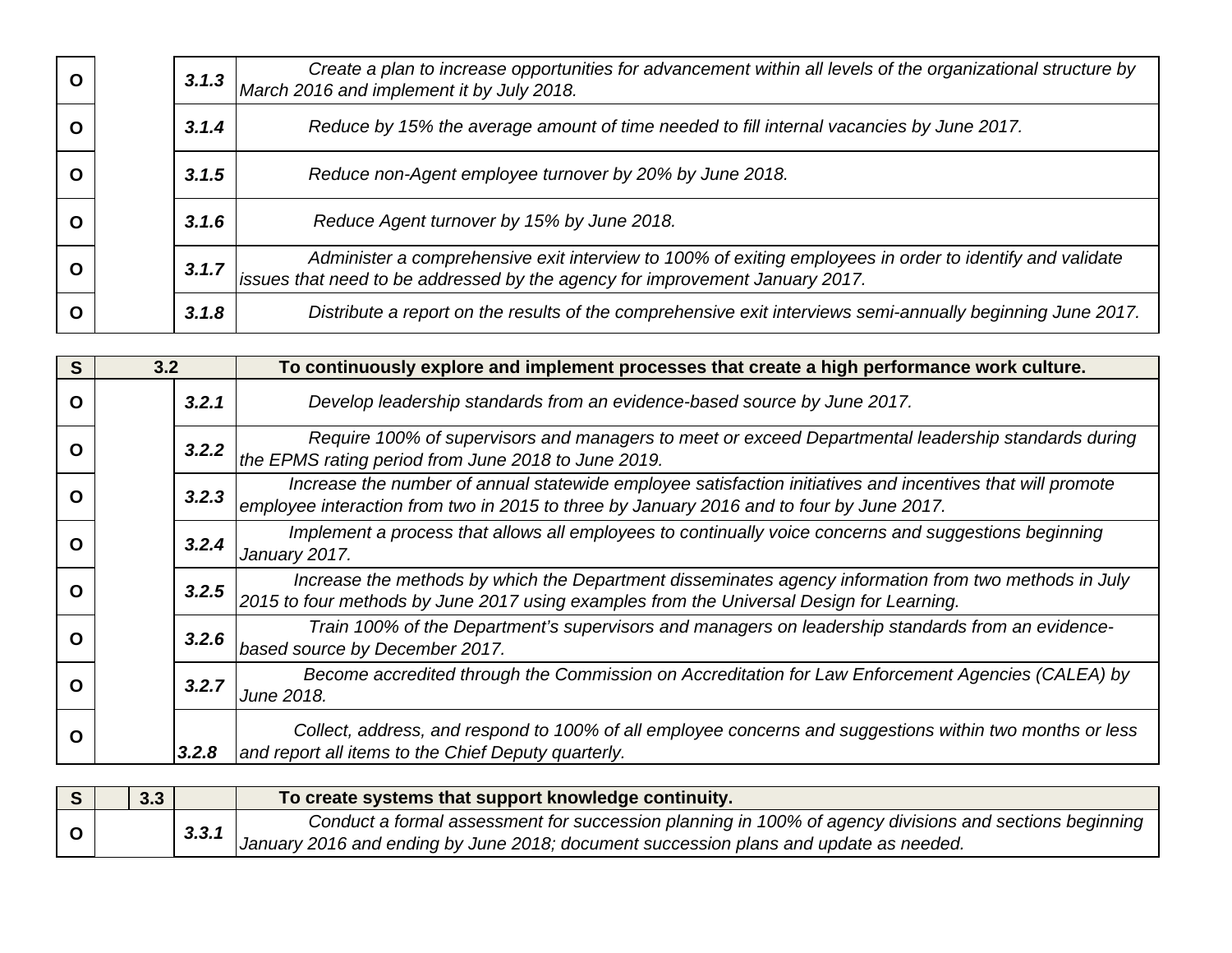|  |  | J.J.∠ | Document and revise standard operating procedures for all agency processes beginning October 2015 and |
|--|--|-------|-------------------------------------------------------------------------------------------------------|
|  |  |       | completed by June 2018 and review annually.                                                           |

|  | 3.4 |       | To improve project governance procedures and practices.                                                                                                                            |
|--|-----|-------|------------------------------------------------------------------------------------------------------------------------------------------------------------------------------------|
|  |     | 3.4.1 | Review White Papers annually, beginning January 2016 with completion by March of each year. Draft new<br>White Papers as needed.                                                   |
|  |     | 3.4.2 | Create a process to include management in the consideration of funding opportunities that will increase the<br>Department's annual grant applications by 15% each year until 2020. |